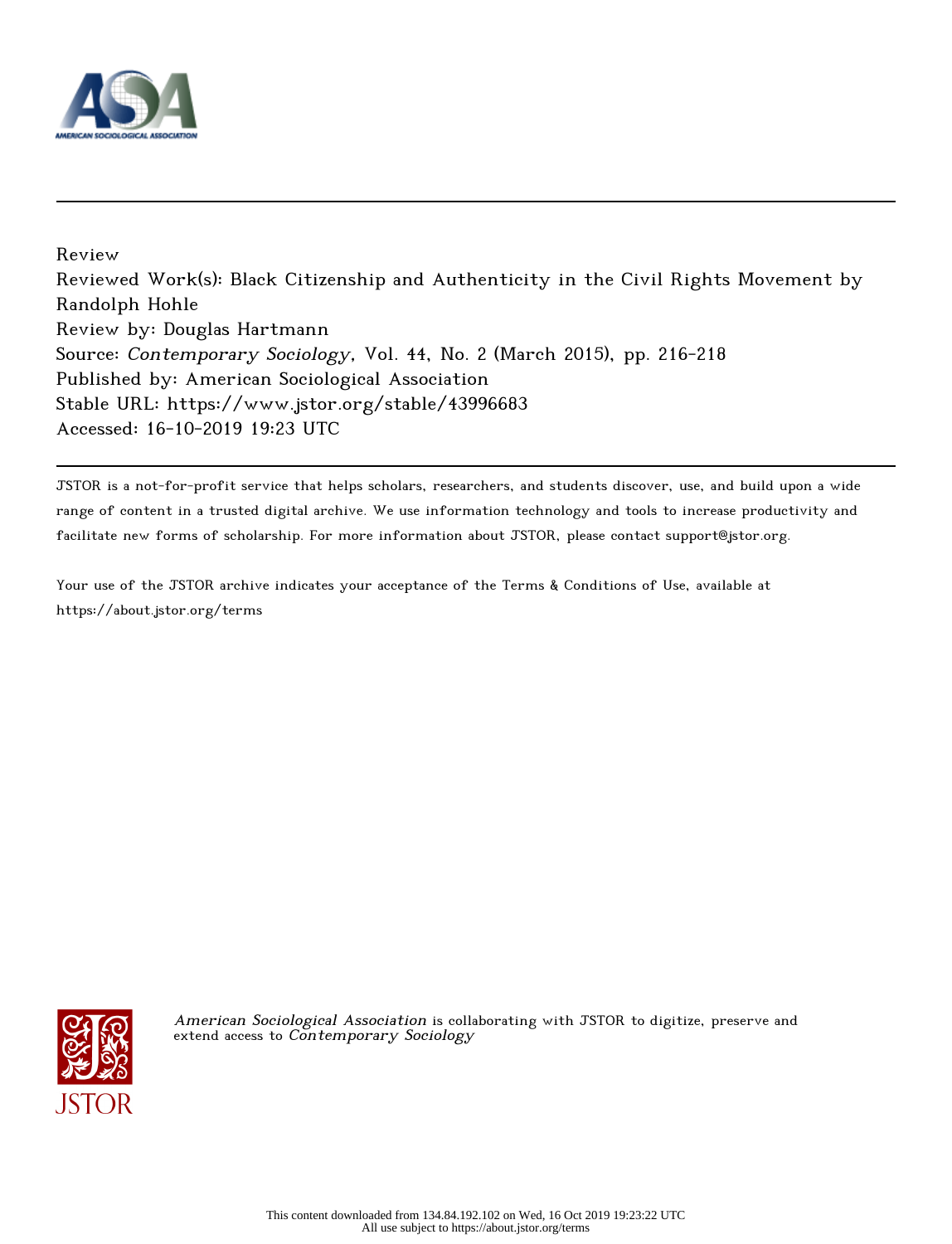tied solely to questions about the technology and risks associated with it, but with larger concerns over the rights and sovereignty of smallholders subject to a global food system increasingly controlled by a few multination al corporate interests. These concerns in turn help to explain the diversity of activities engaged in by Confédération Paysanne, including demonstrations against McDo nald's franchises in France (led by the iconic leader José Bové) and the group's participa tion in the 1999 protests against the World Trade Organization meetings in Seattle. Ulti mately, Confédération Paysanne's resistance to GMOs is part of a larger effort to protect the food sovereignty of smallholders in France and beyond.

 The key strength of Heller's book is the depth of her ethnographic material. Heller served as a translator for Bové and the dele gation that Confédération Paysanne sent to the United States during the 1999 Seattle pro tests, and she had first-hand access to key personnel and the documents of the organi zation. These rich data allow Heller to show the ways that Confédération Paysanne is uniquely French, especially in its use of dis courses of food and power informed by French history and politics. These under standings help illustrate the promise and also the great challenges that exist for organ izations like Confédération Paysanne when attempting to build global alliances. Of course, distance is a defining issue, but Heller carefully shows how deeply discur sive barriers trouble easy connections between Confédération Paysanne and part ners with diverse political and cultural tradi tions. This is where Heller's ethnographic approach yields its richest results, as in a fas cinating scene where Heller describes a deep misunderstanding between a delegation from Confédération Paysanne and a group of American farmers, centered around a gift of Roquefort cheese. The cheese is invested with significant and layered meanings for the French, but was utterly disregarded by the Americans, leading to frustration and missed opportunities (pp. 211-217).

 Conversely, the downside to Heller's approach is that she is not able to track in full er detail the way that discourses between Confédération Paysanne and their allies overlap and diverge. For example, the  Roquefort cheese incident shows the depth of meanings that members of Confédération Paysanne attributed to it and their larger cause, but the American farmers are much flatter in how they are represented. Of course, Heller's main focus is on the French case and especially her close work with Confédération Paysanne; however, Heller also claims to present a multi-site ethnographic approach in Food, Farms, and Solidarity, and a deeper understanding of how Confédération Pay sanne compares with other cases would help to illuminate the relationships and con trasts with other groups. For instance, Heller claims that there is no equivalent of Confed eration Paysanne in the United States (p. 209), but the history of agrarian Populism in the nineteenth century, including especial ly the Grange movement, provides some interesting parallels.

 In sum, Food, Farms, and Solidarity pro vides a deep and fascinating case study of Confédération Paysanne and contemporary struggles over agricultural biotechnology and food sovereignty. Despite a few organi quirks, Heller's ethnographic approach makes for a compelling and acces sible read, and the book would be appropri ate for a topical course on food studies or social movements at the advanced under graduate or graduate level.

 Black Citizenship and Authenticity in the Civil Rights Movement, by Randolph Hohle. New York: Routledge, 2013. 178 pp. \$125.00 cloth. ISBN: 9780415819343.

 Douglas Hartmann University of Minnesota hartm021@umn.edu

 I started reading Randolph Hohle's new book on the weekend break before the Mar tin Luther King, Jr. holiday, and finished it a couple of weeks later in the middle of Feb ruary. The reason it took that long to read was not that the book is particularly long or diffi cult but, rather, that I savored working my way through Hohle's account of the emer gence and evolution of the mid-twentieth century fight for racial freedom and justice during the month that we Americans typi cally devote to African American heritage,

Contemporary Sociology 44, 2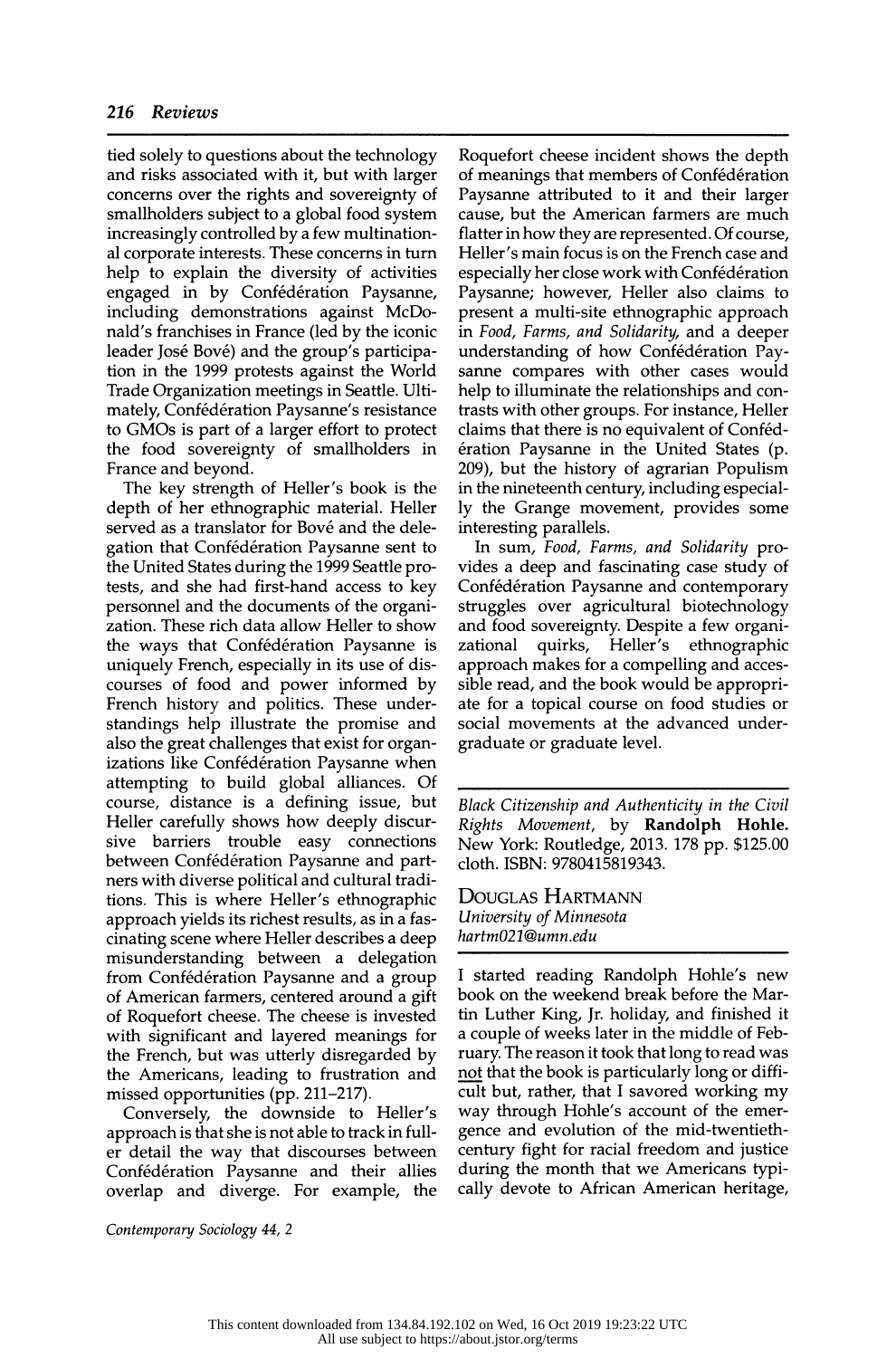history, and culture. With its emphasis on what might be described as the more cultur al and agentic aspects of social move ments—identity and cultural norms, gen dered expectations, ethics, emotions, and embodiment, the importance of education and understanding as well as performativity and the presentation of self-the book pro vided some fresh angles and food for thought on historical ground that can some times feel a bit too familiar and over determined.

 Black Citizenship and Authenticity in the Civil Rights Movement begins by explaining how King and other "liberals" overcame the race /class debates that fractured the move ment in the first half of the century by recon ceptualizing African American activism as a legitimate expression of American citizen ship and belonging. Some of Hohle's earliest and most basic contributions involve his descriptions of how the new vision of protest was constructed and what it required of par ticipants. Hohle's treatment of the normative presentations of self and use of non-violence is not brand new. However, it was refreshing to be reminded of all of the energy and understanding that had to be built—largely through "citizenship schools" and other related projects-to cultivate the under standing, emotional control, mastery of bodily pain, and self-restraint necessary to carry out these tactics. Moreover, Hohle's account, especially his attention to the ethics of coalition-building, constantly situates this mobilization in a larger structural context that helps us understand why it was so effec tive. Not only did this citizenship-oriented approach win recognition and respect from white moderates and liberals in the South and all over the nation; it called into question the otherwise taken-for-granted relationship between whiteness and citizenship because of the racist, violent, and extremist responses in the South.

 Hohle also explains the limits of this emphasis on citizen-oriented activism, both with respect to how reactionary white authorities came to manage it and in terms of African American activists who under stood the need to push for ever more radical structural and institutional change. This is where and why the more radical wing of the movement for African American equality  and justice began to take center stage. The second half of the book traces the cultural evolution of what Hohle calls the "normative shift" in black political mobilization to the more radical orientations we typically associ ate with Malcolm X and black power nation alism in the 1960s. Hohle describes this phase or face of black mobilization as being rooted in an "ethics of autonomy" that not only privileged more collectivist and structural concerns but that brought with it a corre sponding transformation in cultural style and presentation of self. Though scholars in some fields may not see this framing as entirely novel, few sociologists who have studied African American mobilization in the 1960s have focused more intently on the new and distinctive visions of African Amer ican culture and identity that emerged, both as a means for mobilization and as ends in themselves.

 That said, I will be cautious about positing too stark an opposition between black citi zenship and African American authenticity. Partly, I am not convinced that these two dimensions of the movement were always as historically distinctive or competing as this framing suggests, either in terms of polit ical strategy or at the level of more grounded experience. However, my deeper concern is that this framing may construct the notion of authenticity as a less useful and sophisti cated construct than it actually is. On the one hand, liberal citizenship itself may have been an authentic identity and ethical com mitment for many African American activists back in the day (as it is for many in our time). On the other, my own historical research and reading lead me to believe that black radical ism may have been more strategic and less essentialist than Hohle's characterizations seem to imply.

 Perhaps Hohle would disagree. Perhaps these issues will be clarified as Hohle situates his history and theoretical framing in relation to the various theories of identity, culture, and politics that have emerged in cultural studies and critical race scholarship in recent years. His concluding chapter, which sketches the implications for racial politics in the post-civil rights era focusing on white citizenship and neoliberalism, certainly offers some glimpses. Suffice to say, I can't wait to see how this promising and

Contemporary Sociology 44, 2